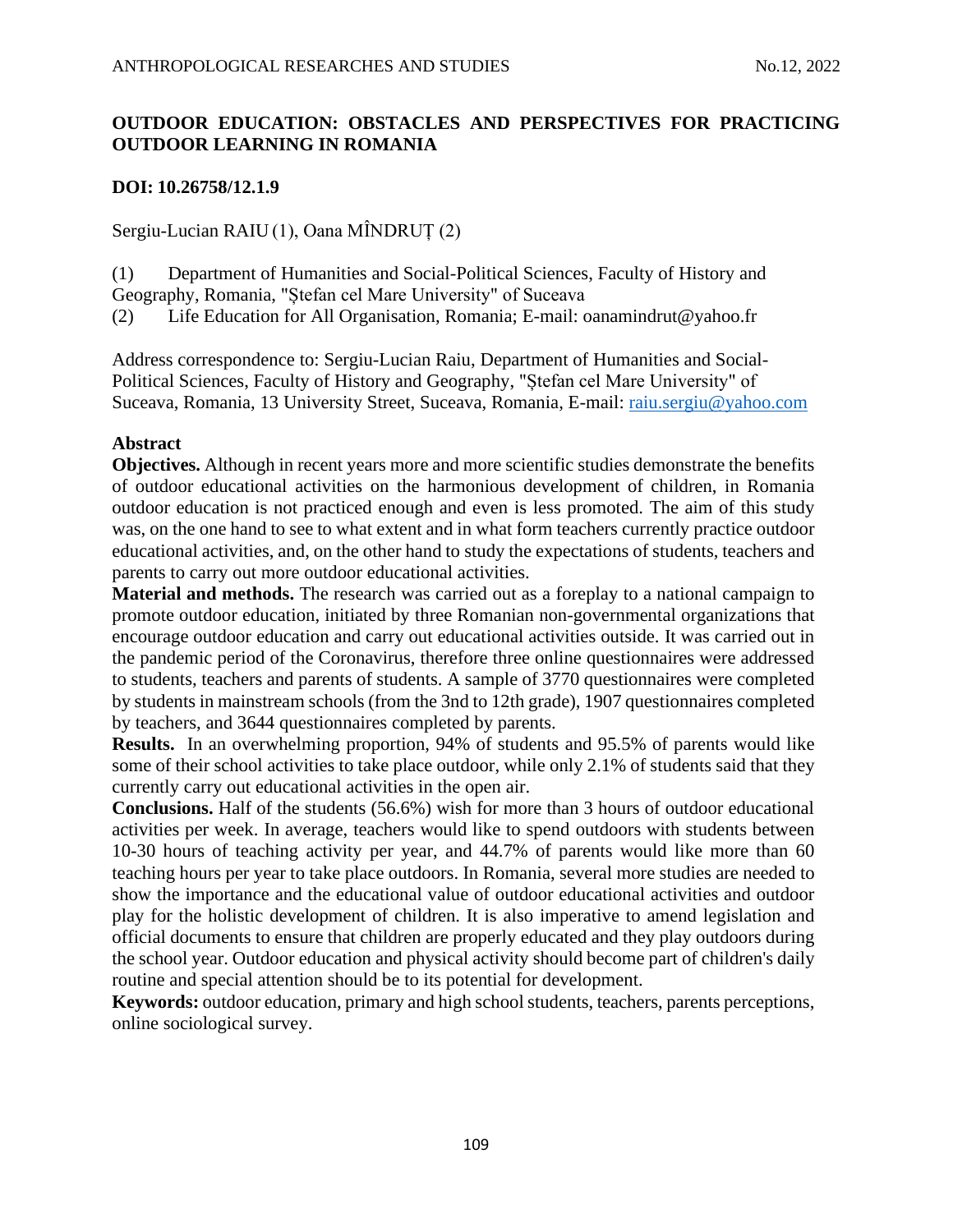#### **Introduction**

A major problem facing modern societies is related to a decrease of physical activity and an increase in sedentary lifestyle. Poor mental health is one of the most significant economic and social challenges of the 21st century (Pitchforth et al., 2018). Growing urbanization patterns and alienation from the natural environment, increased the risk of cardiovascular and metabolic diseases, including type II diabetes and colon cancer. Moreover, the COVID-19 pandemic has caused a change in human behaviour that will persist for a long time. In addition to the large number of people who have died from viral infection, many others suffer from various psychological disorders, anxiety, stress and relationship problems (Haig-Ferguson, Cooper, Cartwright, Loades, & Daniels, 2020).

As far as children's lifestyle is concerned, their dependency on electronic devices causes them to spend more and more time indoors, in front of screens, instead of going out, playing and spending their time in an active way. Children are among those who suffer the most from the pandemic situation. Children have suffered, to varying degrees, the isolation of friends, grandparents, cousins and other relatives, have faced nutrition problems and decreased opportunities to exercise and this leading to an increase in sedentary lifestyle due to the use of digital technologies (Cachòn-Zagalaz et al., 2020). Doctors' recommendations during the pandemic, in addition to protective measures such as physical distancing and the use of masks to cover the nose and mouth, also include spending as much time in nature, because in open spaces the risk of infection is lower (Wong et al., 2020; Anderson, Heesterbeek, Klinkenberg, & Hollingsworth, 2020).

Research shows that physical activity and sports improve physical and mental health and decrease levels of anxiety and boredom, as well as feelings of loneliness (Sunhee Park, Beomsoo, & Lee, 2020). Also, among the benefits of spending time in nature, studies show that they increase people's attention (Huynh, Craig, Janssen, & Pickett, 2013), cognitive ability, involvement and better results at school (Payton et al., 2008).

In recent years, outdoor education has been promoted and practiced mainly by private educational institutions and less in the institutions of the state and weakly encouraged by the Ministry of Education. The benefits of contact with nature are numerous, regardless of the form in which this contact takes place. Either spending passive time outdoor, for example walking in rural areas (Capaldi, Dopko, & Zelenski, 2014), or participating in outdoor adventure programs (Lubans, Richards, Hillman, Faulkner, & Beauchamp, 2016) or incorporating elements of nature inside and around the buildings (whole walls decorated with vegetation, green roofs), all these induce a state of well-being for people.

As outdoor learning spaces, teachers can use schoolyards, parks, open-air museums, historical and cultural sites and even forests. Research has shown that play and outdoor activities offer multiple benefits in the development of children with valuable effects on health. Morgan, Hamilton, Bentley, and ve Myrie (2009) argued that outdoor activities are essential in unlocking creative potential, improving social skills (Harun & Salamuddin, 2014), enhancing problem solving and adaptive skills, they are fun and stimulating, and positively influence students' attitudes, values and beliefs; thus, these experiences remain in memory for a long time (Lakin, 2006), develop spatial perception skills (Seyhan, 2019), improve spatial intelligence (Amaluddin et al., 2019), help solve environmental problems (Ampuero, Miranda, Delgado, Goyen, & Weaver, 2015), improve learning and problem-solving skills (Wahyuni, Indrawati, Sudarti, & Suana, 2017), math skills (Widada, Herawaty, Anggoro, Yudha, & Hayati, 2018), enrich learning, promote participation and contribute to the development of students' skills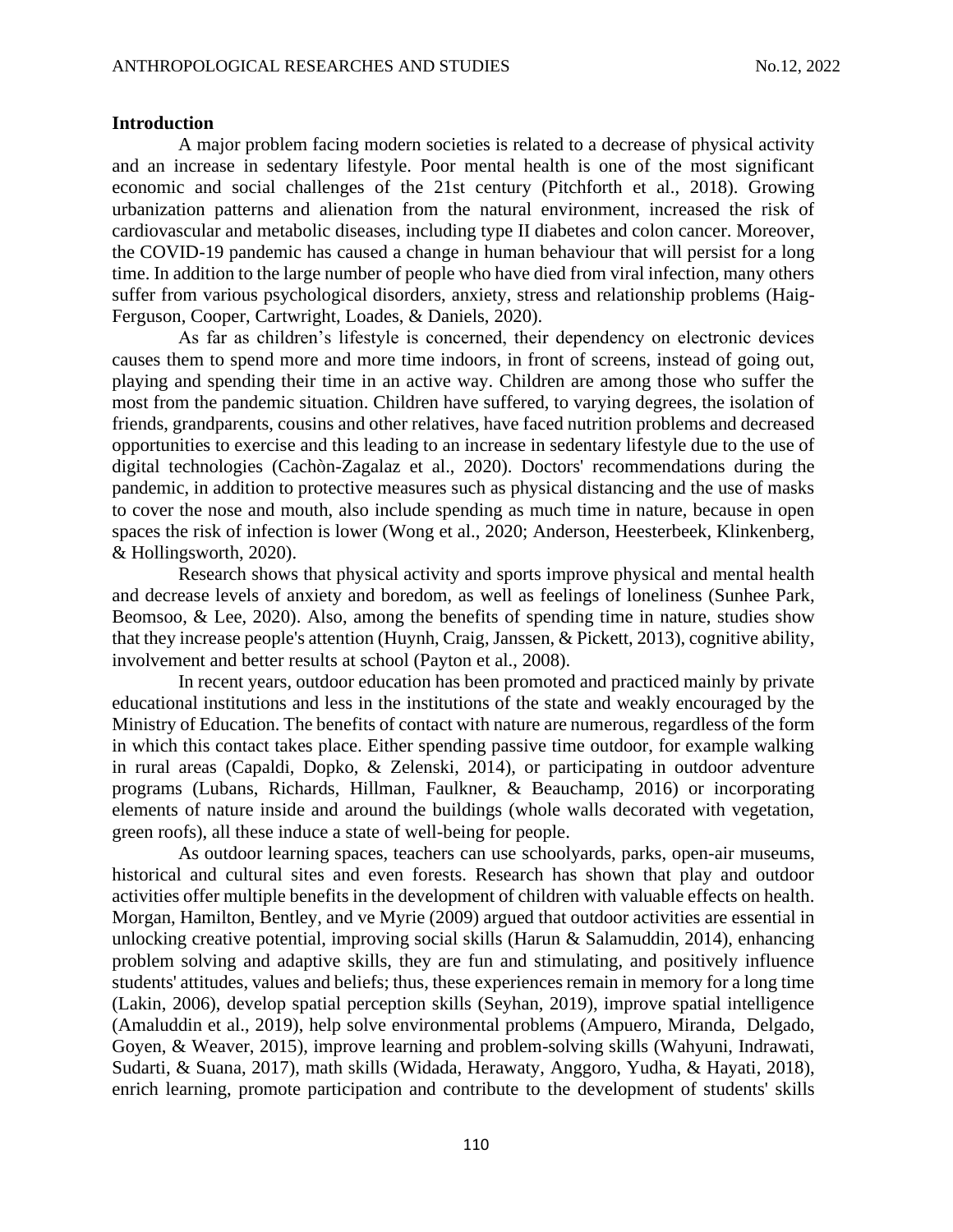(Quibell, Charlton, & Law, 2017), provide an opportunity to put into practice theoretical knowledge in various fields, while allowing students to explore real-life problems (Genç, Genç, & Rasgele, 2017), improve children's mood and wellbeing (Deborah et al., 2020).

Natural environment has been identified as a space that supports physical and mental health, emotional well-being, and provides better ability to cope with stress (Adams & Savahl, 2017; Gill, 2014). Nature provides a more supportive, calmer and safer learning context (Kuo, Barnes, & Jordan, 2019; Mårtensson et al., 2009), offers an incredible wealth of loose items, open materials, and objects for children to manipulate (Dankiw, Tsiros, Baldock, & Kumar, 2020; Klofutar, Jerman, & Torkar, 2020), children are physically more active when they are outdoors (Cleland et al., 2008; Dankiw et al., 2020; Gill, 2014). Nature has prosocial effects and promotes warmer, more cooperative relationships (Dankiw et al., 2020; Scott, Boyd, & Colquhoun, 2013; Scott, Kilmer, Wang, Cook, & Haber, 2018).

In the natural environment, children feel more autonomy and freedom (Adams & Savahl, 2017; Dankiw et al., 2020; Kuo et al., 2019). Outdoor play and learning have a positive impact on children's self-esteem, self-confidence, and self-perception, as well as on their decision-making and risk-taking (Gill, 2014; O'Brien & Murray, 2007; Sandseter, 2009). It helps children acquire perseverance, self-efficacy, resilience, teamwork, leadership, and communication skills that are important later in adult life (Kuo et al., 2019).

Despite the fact the studies listed above, show the beneficial effects of outdoor time on the body and mental state of students, there are few data that systematically and uniformly measure the duration of children's outdoor activities at home, during early education and compulsory schooling in different countries and cultures. Within Europe the practices and terms that define outdoor education are not homogenous. Not all Europe countries have specified in their national legislation, curriculum or education law references to outdoor education and there are no systematic data on the number of hours that students spend outdoor during the school year in order to see the differences between countries.

There are few research and studies in Romania which showing the benefits of outdoor education on children. In Romania, outdoor educational activities are rarely part of the study programs of sports faculty students. Students of sports faculties in Eastern Europe allocate more than 5 hours per week for outdoor activities, while Romanian students say that they allocate 0 (zero) for this type of activities (Balint & Duță, 2018).

The Nordic countries (Finland, Iceland and Norway) have a cultural tradition of outdoor education which is stipulated in official documents. Outdoor education is included in the national programs of early education and compulsory education, as well as in the training programs for teachers. The structure of early education in the Nordic countries (Finland, Iceland, and Norway) provides 2-3 hour per day for outdoor play. The practice is not widespread throughout Europe because other countries are just beginning to promote outdoor education in schools.

In Belgium children are expected to play outdoor between 1 hour and 1 hour and 50 minutes, and in Wales and Italy children should spend 1-3 hours outdoors each day, but outdoor playtime is not officially specified in documents (Tortella et al., 2021).

In Romania, the legislation in the field of education does not necessarily require outdoor educational activities and does not stipulate the minimum number of outdoor hours per year and therefore the initiative for these types of activities is undertaken by teachers who decide whether to do these activities or not.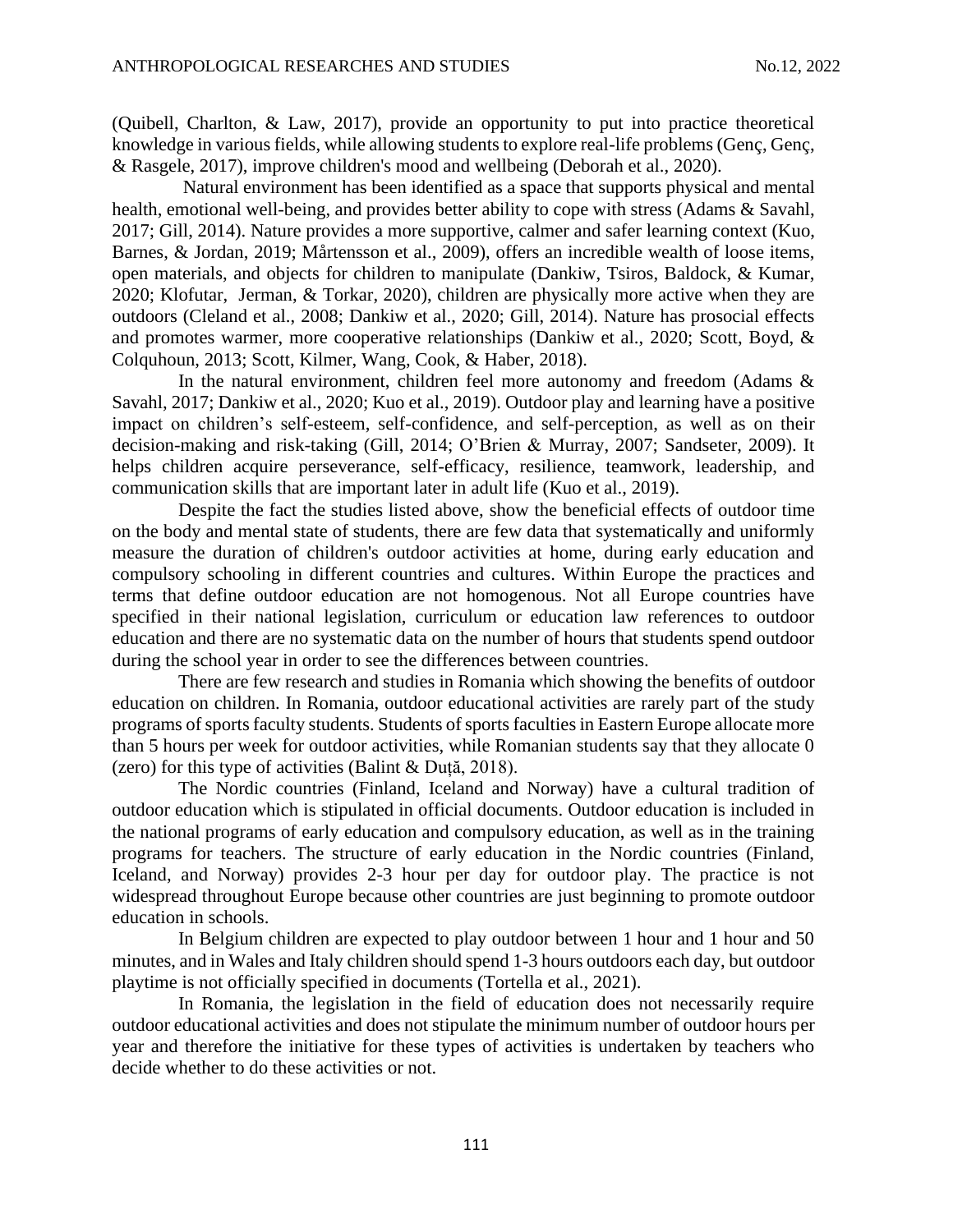## **Material and methods**

#### **Purpose and methods of research**

The research was carried out as a foreword to a national campaign to promote outdoor education, initiated by 3 non-governmental organizations that encourage outdoor education and carry out educational activities outside. Sociological research included three online questionnaires addressed to students, teachers and parents of students. The aim of the research was to see, on the one hand to what extent and in what form teachers currently practice outdoor educational activities, and on the other hand to probe the desire of students, teachers and parents to carry out more outdoor educational activities. The approach aims that, based on research followed by a campaign to raise awareness and promote outdoor education, the authorities propose a legislative initiative which stipulates that students in the compulsory education system carry out annually, during the school program, a certain minimum number of hours of outdoor educational activities.

### **Sample**

More than 10,000 questionnaires were completed, but after removing the questionnaires that were not filled in completely, there remained a total of 9,321 distributed among the three categories of respondents as follows: 3770 questionnaires completed by students, representing 40.45% of the total questionnaires, 1907 questionnaires completed by teachers, representing 20.46% of the total, and 3644 questionnaires completed by parents representing 39.09% of the total questionnaires. Among the students who answered the questionnaire, the majority were girls, 58.6% (2114), and 41.4% (1493 students) were boys. More than half of them, 57.4% were students in secondary school (grades V-VIII), 27.1% were high school students (grades IX-XII), and 15.3% were students in primary school (grades III-IV). The vast majority of teachers who answered the questionnaire were female, 89.8% representing 1712 people, and 10.2% were male representing 194 respondents. Regarding the parents, the mothers were the ones who answered the questionnaire to the greatest extent, 89.1%, representing 3219 of the respondents, were females, and 10.9% were males, that is 395 people. Most of the parents had higher education 31.8% (1158 people), followed by 30.6%, 1115 people with high school or post-high school education and 20.1%, 732 people, with primary, secondary or vocational education. A percentage of 17.5%, 636 people, graduated a postgraduate program (master, doctorate).

The procedures for the 3 categories of respondents complied with the General Data Protection Regulation (GDPR) provided by EU Regulation 679/2016 (EU, 2016) and no identity data such as the personal numerical code of students, teachers or parents of students were requested.

At the beginning of the questionnaire, students were presented a consent form and those under the age of 16 were encouraged to show it to their parents in order to express their agreement/disagreement for the child's participation in the research. Students were asked at the beginning of the questionnaire whether their parents/guardians saw the information sheet and whether they agreed to participate in the study.

The questionnaire also included a question to the students asking for their consent to complete it. Moreover, the questionnaires also included in the information sheet which stated that the answers will be confidential and the access to the answers will be only for the team in charge of data analysis.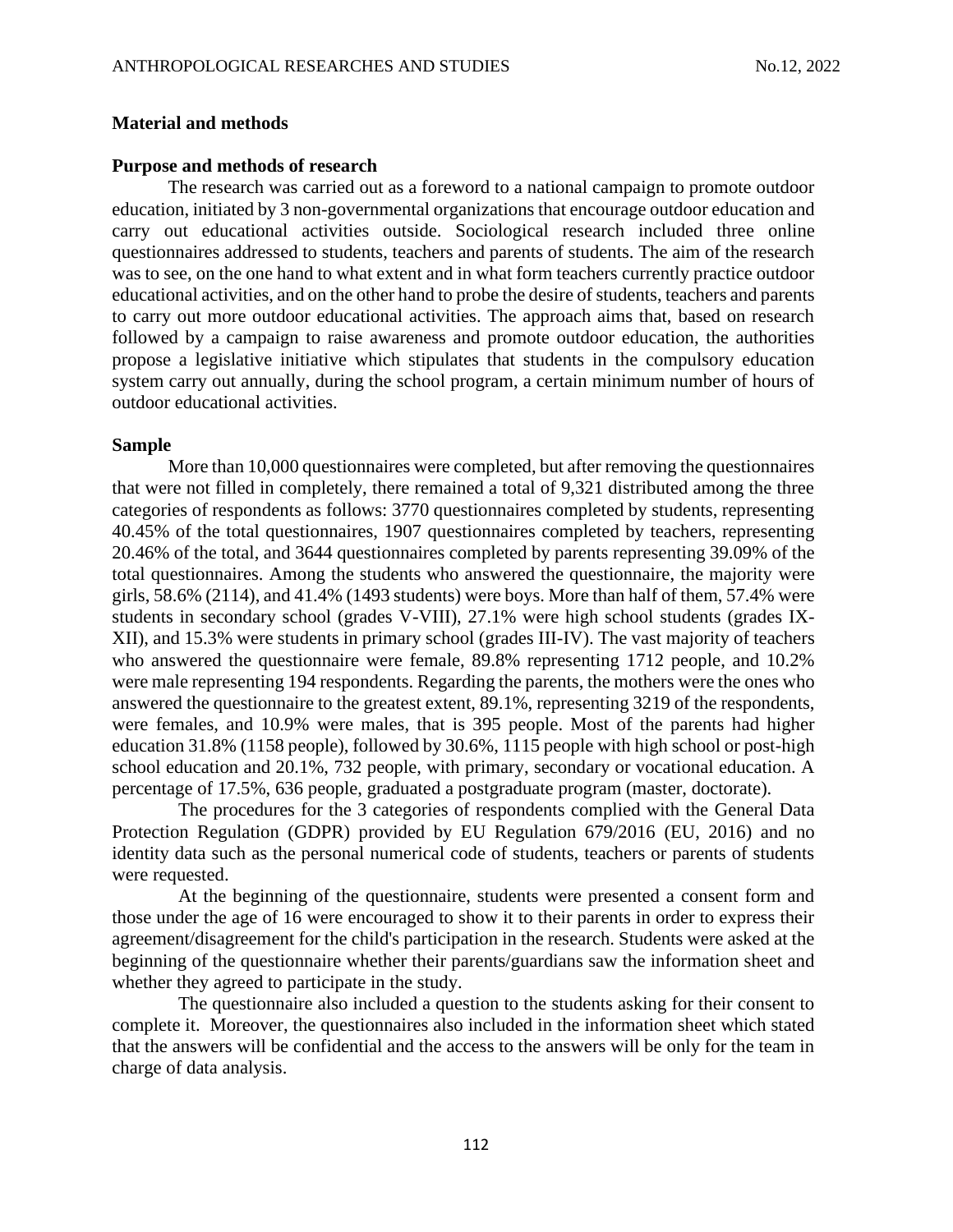## **Data collection instruments**

The online research was conducted on the basis of a sociological survey through a selfadministered online questionnaire. Based on a sample of availability, any interested person had access to one of the 3 questionnaires for students, teachers or parents. The links to the questionnaires were posted on the Facebook page of the campaign, created especially for this research, and also on the Facebook pages of the 3 non-governmental organizations.

## **Results**

The data collection period took place between February  $10<sup>th</sup>$  and April  $1<sup>st</sup>$ , 2021. The data were analysed using SPSS statistical software version 20.0. The practice of carrying out outdoor educational activities is a common practice among teachers across the country, at least according to the statements. There were 73.6%, representing 1404 teachers, who said that they carried out outdoor educational activities. However, just over a quarter of teachers, 26.4%, representing 503 teachers, said they did not carry out outdoor activities (Figure 1).



**Figure 1. Carrying out outdoor Figure 2. The frequency of outdoor** 



There were 38.7% of the teachers, who stated that in one school year they carry out less than 3 hours of outdoor activities and 38.6% of the teachers, said that they carry out between 3-10 hours of outdoor activities in a school year. Also, 20.7% of the teachers said that they held more than 10 hours of outdoor lessons in a school year (Figure 2).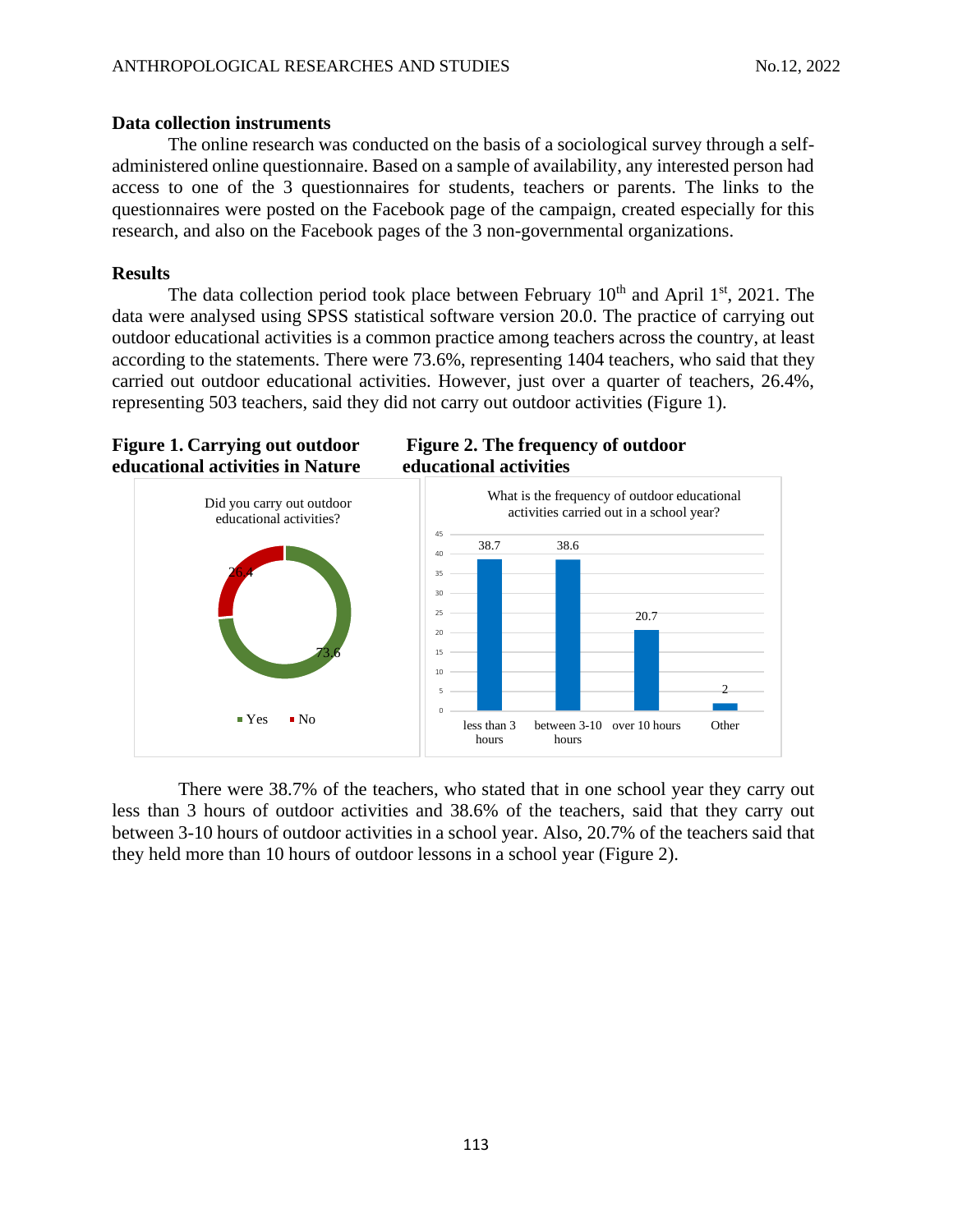# **spaces educational activities**



Most often, the educational activities carried out in nature take place in the school yard, 46.8% of the teachers, said that they carried out some lessons there. A quarter of the teachers, 25.2% teachers, said that they held some classes/lessons both in the school yard and in the park, and 7.9% of the teachers said that they held all the outdoor lessons in the park. There are teachers who said that they held classes in the churchyard, in the train station, in the museum yard, in the botanical garden, in the forest, on the river bank, on the stadium and even on the beach (Figure 3).

More than half of the teachers, 55.9% of the respondents said that the school where they work does not have adequate learning spaces for carrying out outdoor educational activities. However, 44.1% teachers, said that they have adequate spaces to carry out outdoor educational activities (Figure 4).

Although in most schools there were no spaces especially arranged for specific outdoor teaching-learning activities, there were teachers who said that they created them, adapting to the situation. When asked if there was specific outdoor furniture for educational activities, they mentioned benches, tables, chairs, wooden logs, straw bales, used and painted tires, and outdoor pillows. Some teachers said that it takes inventiveness to create spaces suitable for learning in nature: *"I made a garden-library"* (teacher, 53 years old), *"on hot days, children can work outside sitting on the grass under the trees in the school yard"* (teacher, 34 years old). Some teachers mentioned that they used chairs and even class benches that can be took outside, others mentioned special mattresses and that in general in schoolyards there were green spaces where students can sited on blankets. Some schools have covered spaces, such as gazebos *"in the yard we have a covered area where we could put some benches and chairs and different grades can have classes there alternatively"* (teacher, 40 years old), other teachers said that *"there is a lot of green space and we have a project to set up a garden with wooden furniture for lessons"* (teacher, 33 years old). There were teachers who said that they went outside, namely in the school yard, for instructive-educational activities *"We go out for artistic activities, drawings on the sidewalk, nature observations, experiments, practical activities (...) activities specific to pre-schoolers"* (teacher, 46 years). Other teachers said that although they had not yet gone out with students in nature, they intend to do that *"I thought when the weather* 

## **Figure 3. The place of outdoor Figure 4. The existence of adequate**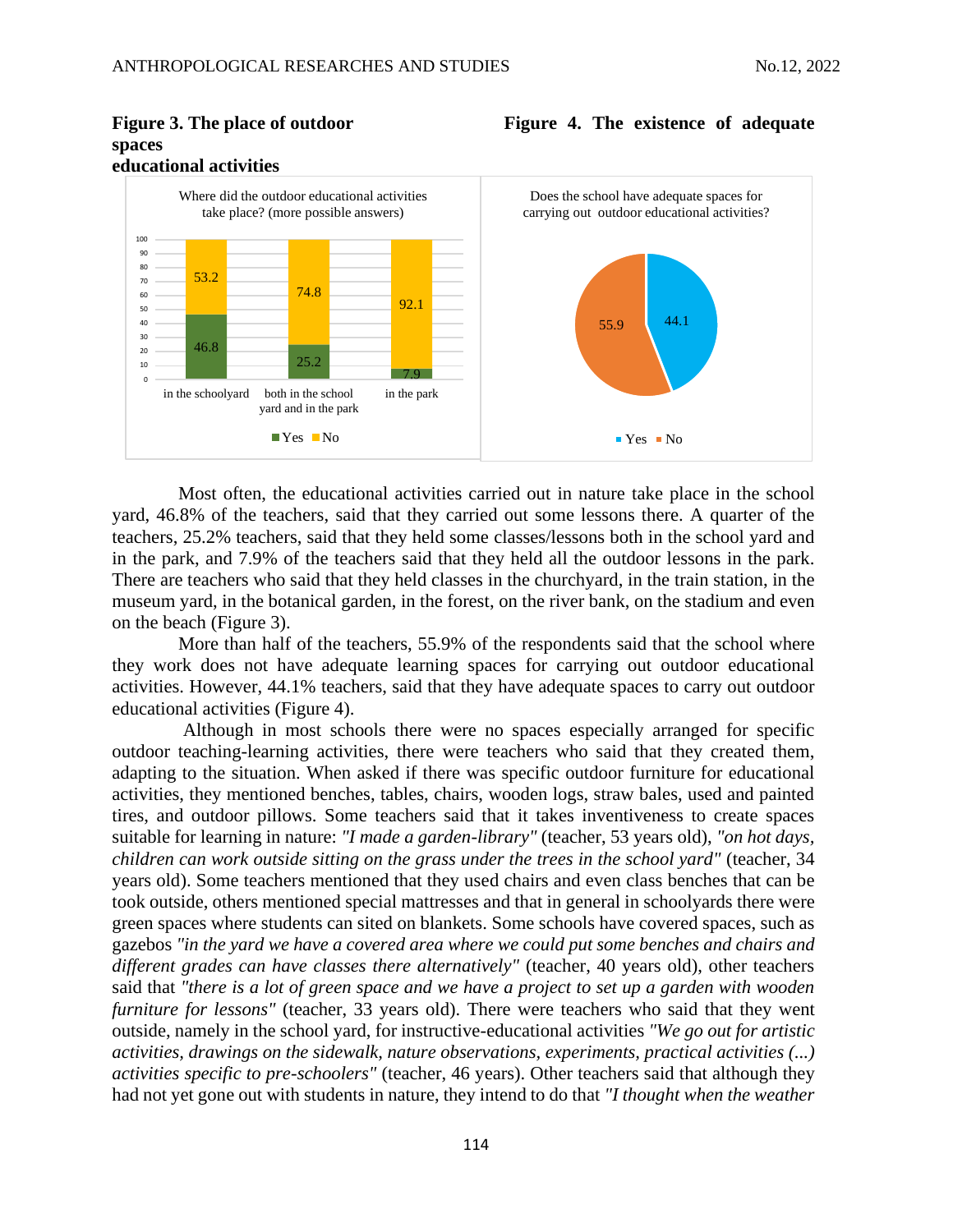*is fine to take the students out of class and go to the green space with tablet or phone, to read and talk"* (teacher, 29 years). Even some lessons of science subjects such as mathematics, physics can be taught in nature. One teacher said: *"I work in rural areas and we have a large yard with sports fields, two orchards and a place to walk with grass and flowers. We don't have anything adequately covered. I rarely spent hours outside. I teach math and we went out to take measurements, after which the students calculated perimeters and areas. They measured the orchards, the small school, the high school, the sports fields and the walking places with benches. They were divided into groups. But I have other contents to teach, not only areas and perimeters, so I only have the opportunity to do this once a year or during revision classes, if there is enough time"* (math teacher, 49 years old). Other teachers take the students outdoor not necessarily to give some lessons: *"In the green space around the school there are some benches. When it's hot, we go out sometimes and have discussions on different topics rather than the usual lessons. However, students' attention is often distracted by minor events in the immediate space, and the teacher's voice is lost among other sounds and presences. The hours thus spent become tiring and inefficient. A location in nature isolated from external disturbing visual and auditory stimuli could give, however, different results."* (Romanian teacher, 34 years old).





Almost half of the students who answered the questionnaire 47.5% students, said that on an ordinary day they spend between 1-3 hours outdoor. Just over a quarter of the respondent students (27.5%) said that they spend more than 3 hours a day outdoor. There are also 22.6% of students, who mentioned that, on an ordinary day, they spend less than an hour outdoor. Also, 2.4% mentioned other answers: that there was days when they spend a lot of time outside, and on other days not at all, they go out very rarely in winter, and more in summer or that they spend more time in nature on weekends than during the week *"because during the week they do not have time due to homework and study"* (boy, third grade, age 10). Over half of the parents (55.2%), said that on average their child/children spend between 1-3 hours in nature on a normal day. There were 24.4% of the parents who said that the time spent by the child in nature is less than one hour, and 18.4% of the parents said that on average their child/children spend more than 3 hours outdoor on an ordinary day (Figure 5).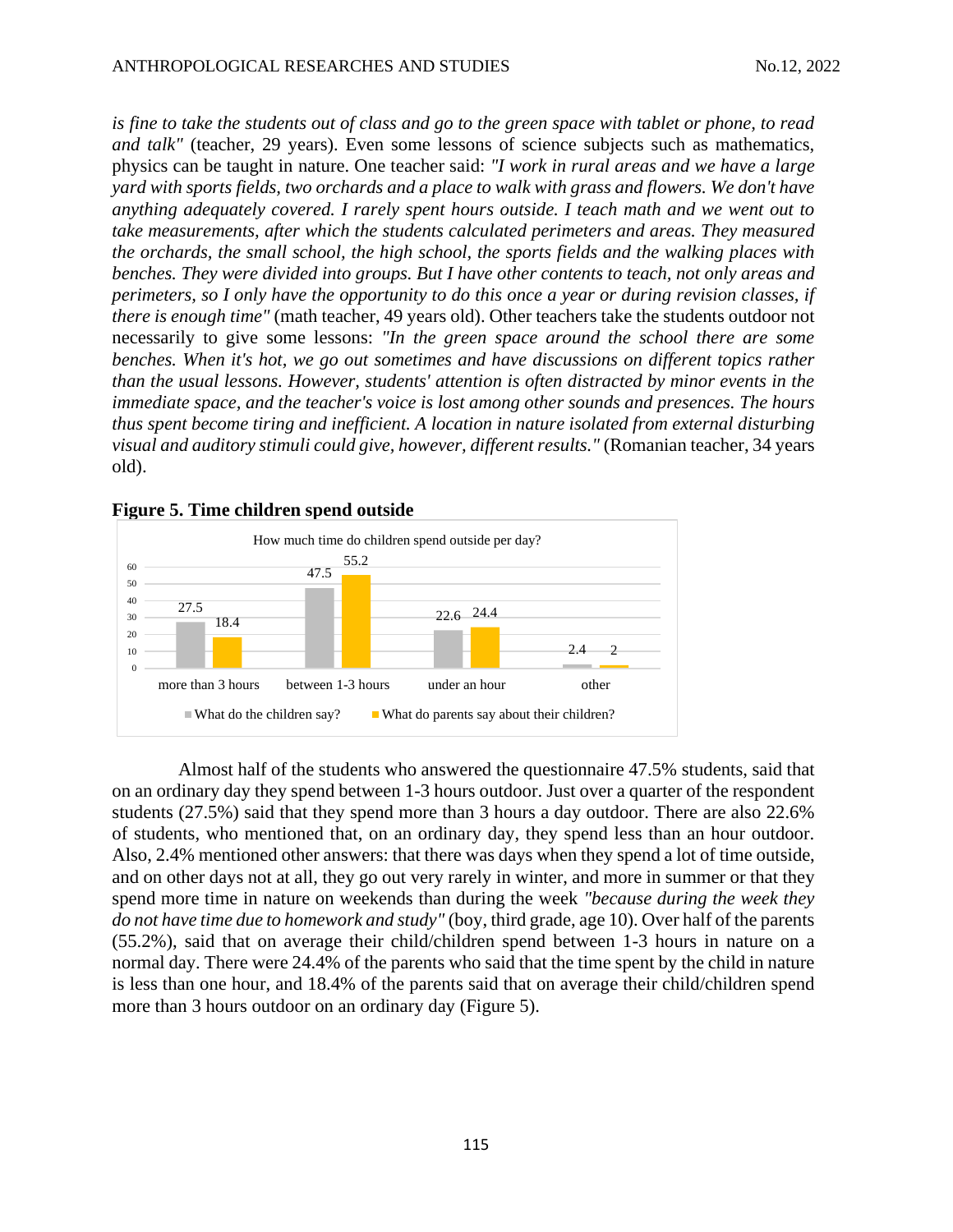

**Figure 6. Outdoor activities by children**

Most of the students, i.e. 48% said that the activity they do every day outside is meeting friends. For three quarters of the students, 37.7%, the only time spent outside is the way from school to home and vice versa. There were 27.2% who said that when they go out, they practice a sport, 27% students said that they play alone or with other children. Also 21.3% students carry out activities together with their parents and only 2.1% of students said that they do outdoor activities at school.

Parents said that the types of activities that their children do in nature are those in which they play both alone and with other children (45.5%), followed by the 44.6% of parents, who said that the only time their children spend in nature is on the way home from school and vice versa. Of these, 38.1% of parents said that when their children are away from home, they meet their friends, 36.9%, of parents, said that they do activities with their children in nature, and 22.4% parents said that when they are out of the house, their children practice a sport. Only 4.4% of parents said that at school their children carry out outdoor educational activities (Figure 6).



**Figure 7. The desire to carry out educational activities outside**

Asked if they would like that some of the educational activities during the school program to take place outdoor, for example in school yard, park, garden or other places, the vast majority of students, 94% answered yes, and 6% students, said that they are not necessarily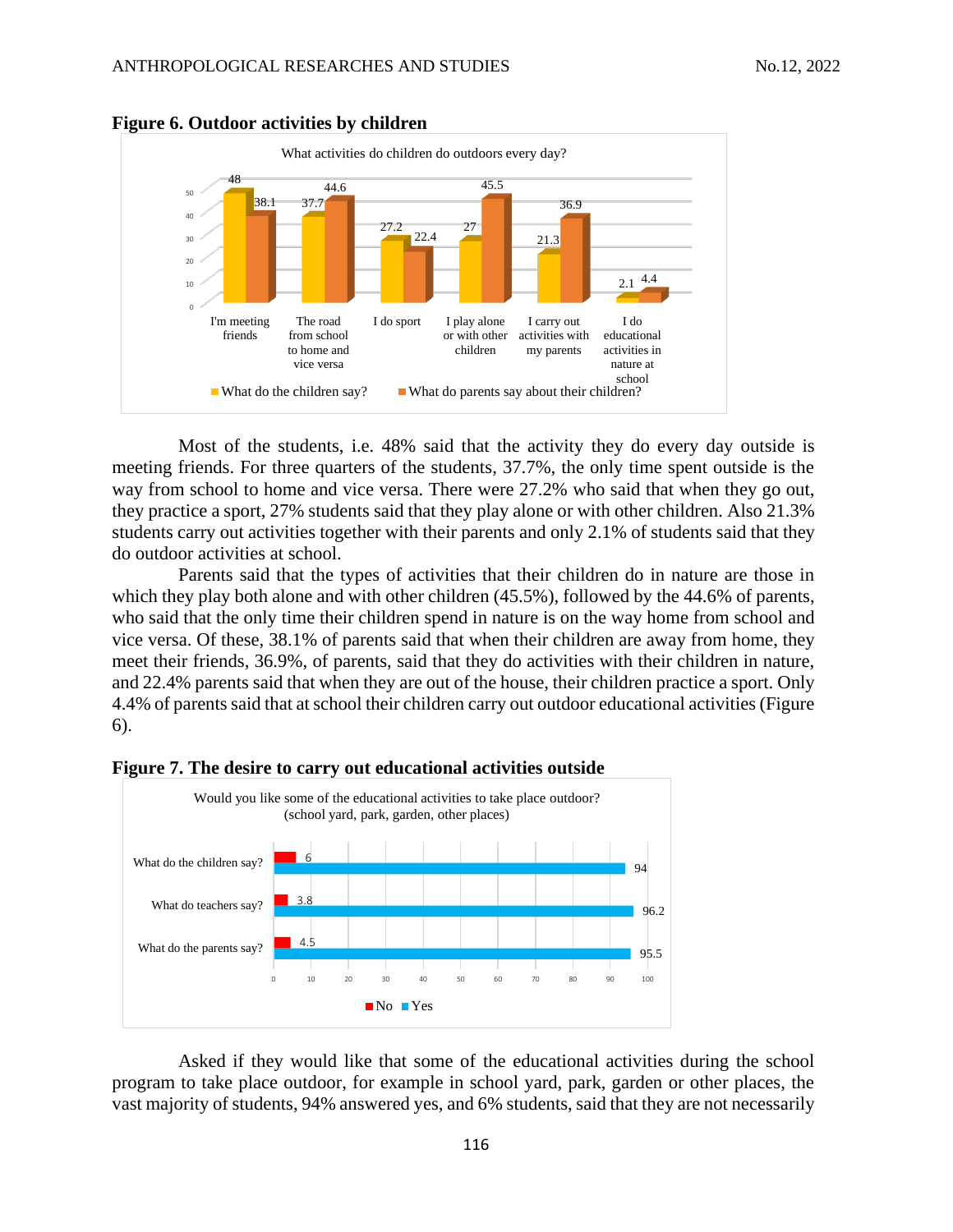eager to go out during school hours to carry out educational activities. Among teachers, 96% of them, said that they would like some of the teaching activities to take place outside. There are also 3.8% teachers, who are not necessarily willing to carry out even a part of their teaching activities outside.

Among parents 95.5% would like some of the educational activities at school to be done outdoor by their children. There were also 4.5% of parents, who have not considered outdoor school activities necessary (Figure 7).



**Figure 8. Duration of time for outdoor educational activities**

Among the students 96.5% of them would like to spend outdoor at least one hour per week during their school program. More than half of the students, 56.6% would like to spend outside 3 hours per week during the school program. Only 0.9 % of students do not want to go outside during the school year.

Of the total number of hours in a school subject, between 10-30 hours per school year should take place outdoor, this being stated by more than half of the responding teachers representing 51.7% of teachers.

Also, 23.1% of teachers, said that the optimal number of hours that should take place outdoor, for each school subject during a school year, is over 30 hours/year. There were 19.7% teachers, who considered that less than 10 outdoor hours/year are enough. Of the parents, 44.7% considered that over 60 hours/year should be spent in nature. Of these, 42.5% of parents, considered optimal a number between 30-60 hours/year spent in nature, and 11.4% of parents said that less than 30 hours/year of outdoor teaching activities are sufficient. Although it may seem that parents want their children to have more hours of instructional activities in nature compared to the number of hours their children want, the question for parents was to estimate the number of hours per year, and the children they estimated the number of hours per week.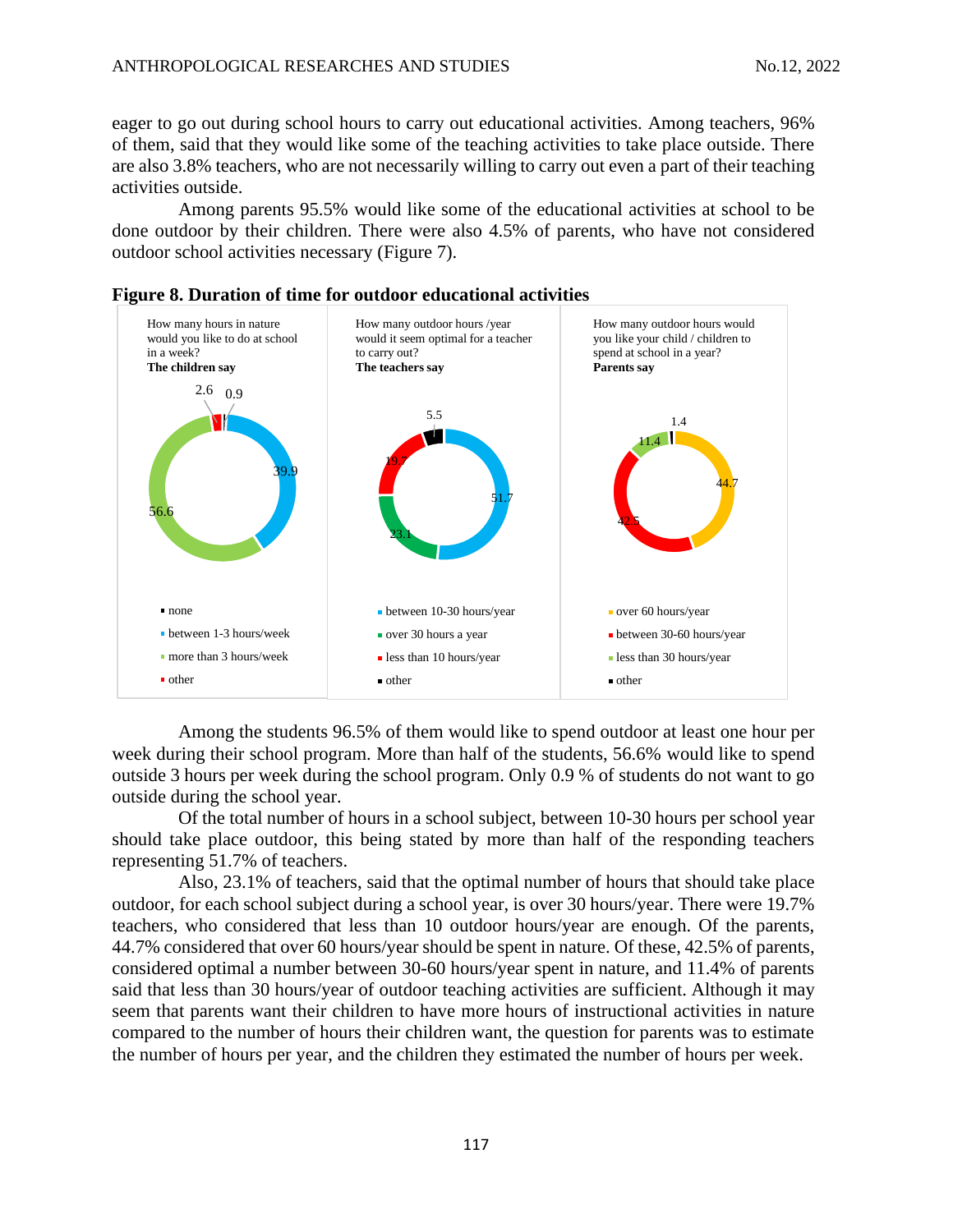

#### **Figure 9. The benefits of outdoor educational activities, in the opinion of children**

Half of the students, 50.9% children said that they would find the subjects studied in school more interesting if they took place outside. In the case of 44.9% of students outdoor lesson would make them come to school with greater pleasure. There were 40% of students believe that they would feel healthier if they spent time in nature at school.

Also 31.9% students, would feel even happier, and 29.8% of students consider that they would even develop their creativity by spending outdoor time in school.

There have been other cases 11.9% of students considered that carrying out outdoor activities with their classmates during the school program would even help improving their self-esteem. For 38.8% of the students, outdoor school activities would determine them to work better in a team or group, and 21.9% of students consider that this would make them exercise (Figure 9).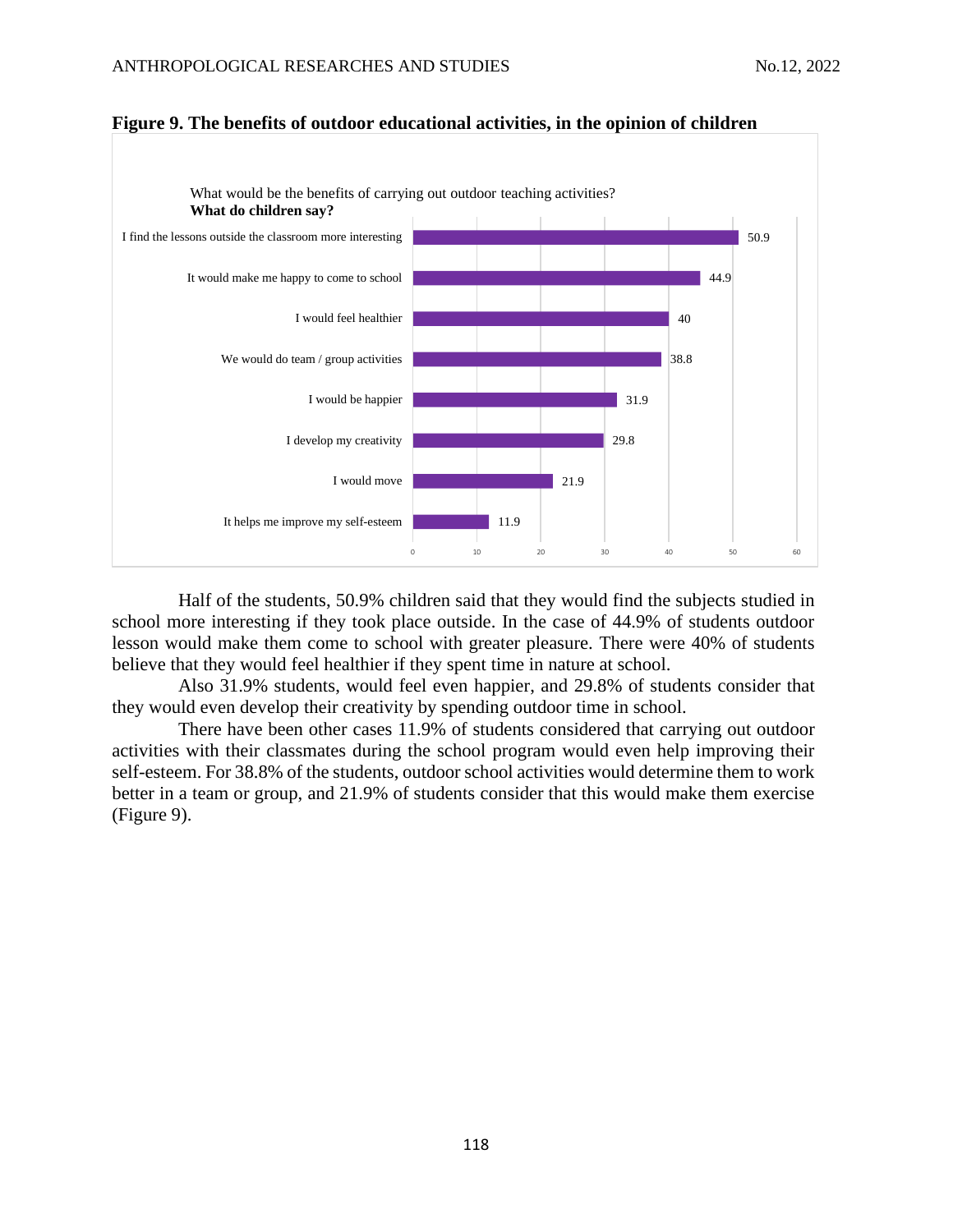

#### **Figure 10. The benefits of outdoor educational activities, in the opinion of teachers**

From the perspective of teachers, the most important benefits of alternating indoor and outdoor activities are that students would find more interesting the subjects studied if they were carried out outside the classroom (83.5% of the teachers, stated this). There were 69.6% teachers, are of the opinion that teaching activities outdoor develop students' creativity.

Also 62.3% of the teachers, believed that it would increase the immunity and improve the health of students and more than half of the teachers, 56% which means 1068, believed that it leads to students' improved cooperation and teamwork if some of the teaching activities would take place outdoor.

Among the positive aspects there are also mentioned: students' attachment to school (36.8%), the development of independence (29.8%), the improvement of self-esteem (28.5%) and the fact that outdoor activities help students solve potential conflicts (23.8%) (Figure 10).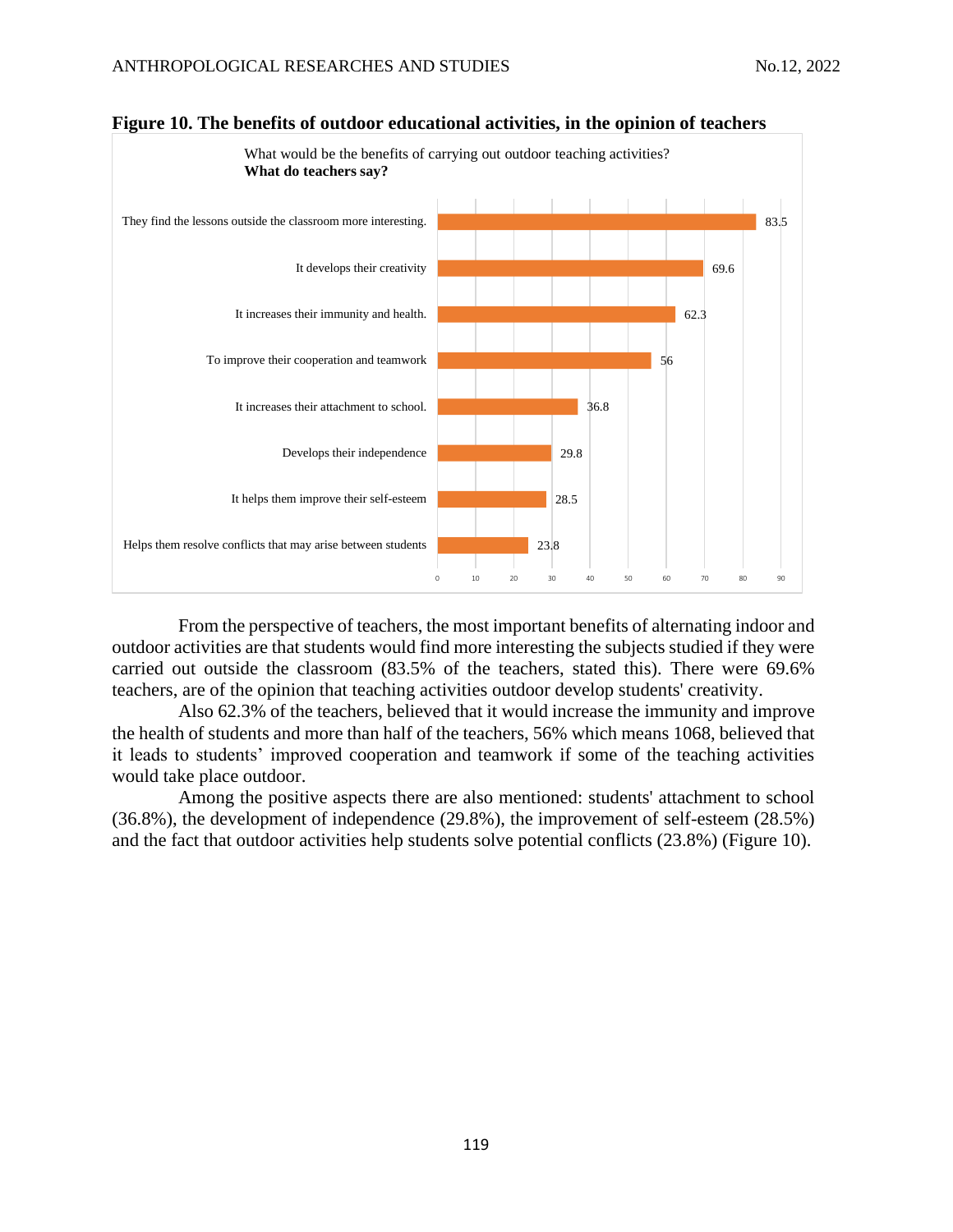

## **Figure 11. The benefits of educational activities in nature, in the opinion of parents**

Most parents, 63.8% considered that children having some outdoor lessons in the school program would make lessons more interesting. Of these, 58.6% of the parents, were aware that the time spent outdoors helps the child to be healthy.

Among the positive aspects of a certain number of hours outdoors, within the school curriculum, mentioned by parents were also the development of creativity (42.8%), the improvement of cooperation and teamwork (40.7%), going happily to school (39.2%), developing independence (24.2%), improving self-esteem (18.5%) and the ability to solve conflicts that may arise between students (16.1%) (Figure 11).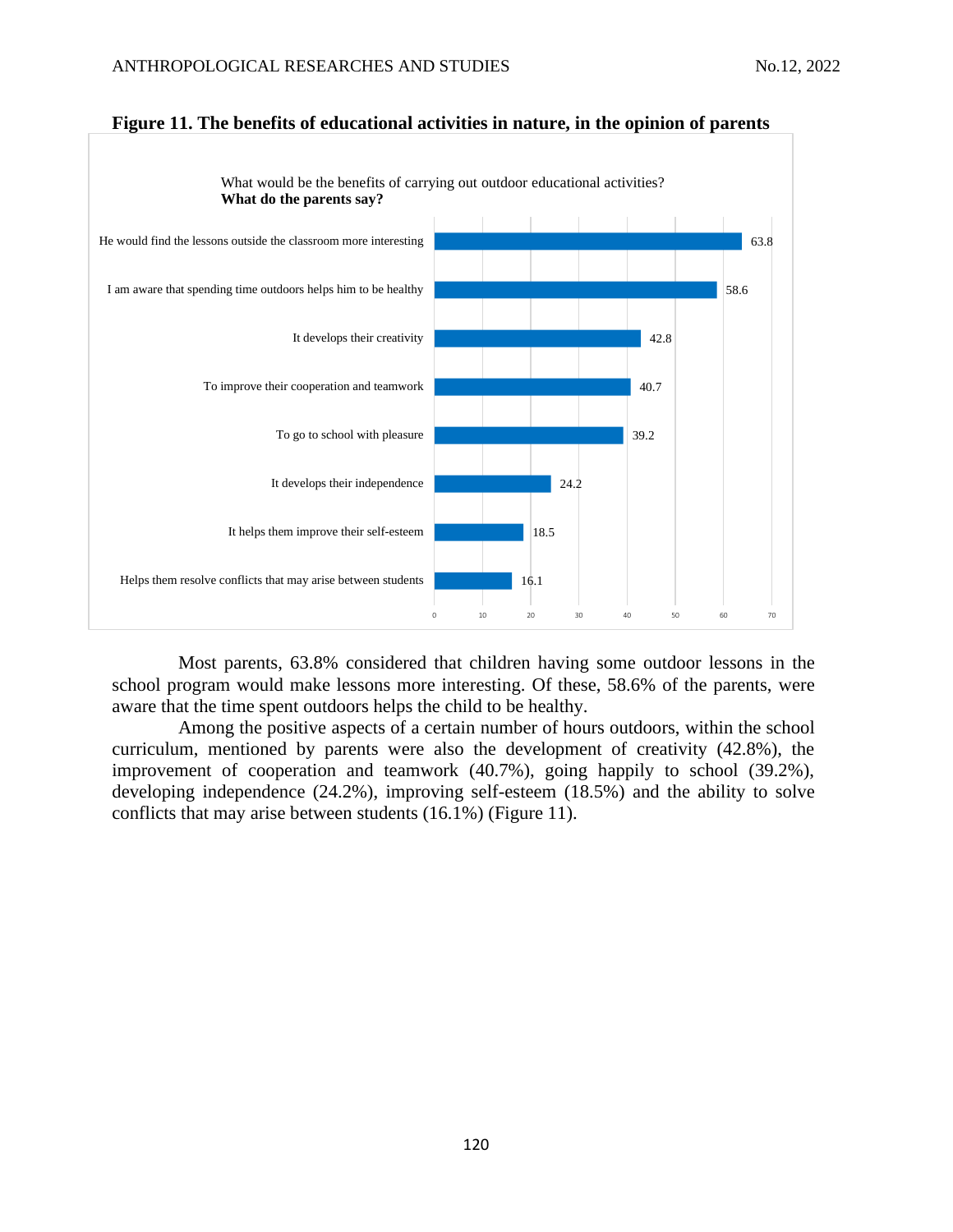

## **Figure 12. The reasons for going to school in the opinion of children and parents**

The vast majority of students, 70.5%, that is 2658, said they go to school because they want to learn. For 42.4% of the students, meeting with colleagues is a good reason to go to school. Only a quarter of students, 25.5% said that they go to school because they like it, and 16.2% students, go to school out of obligation. Most parents, 41.5% considered that, in some respects, their children like to go to school, and in other respects they do not. In a higher proportion than students, half of the parents, 53.6%, think that their children like to go to school and 28.6% parents said that they feel that their children really like to go to school. There were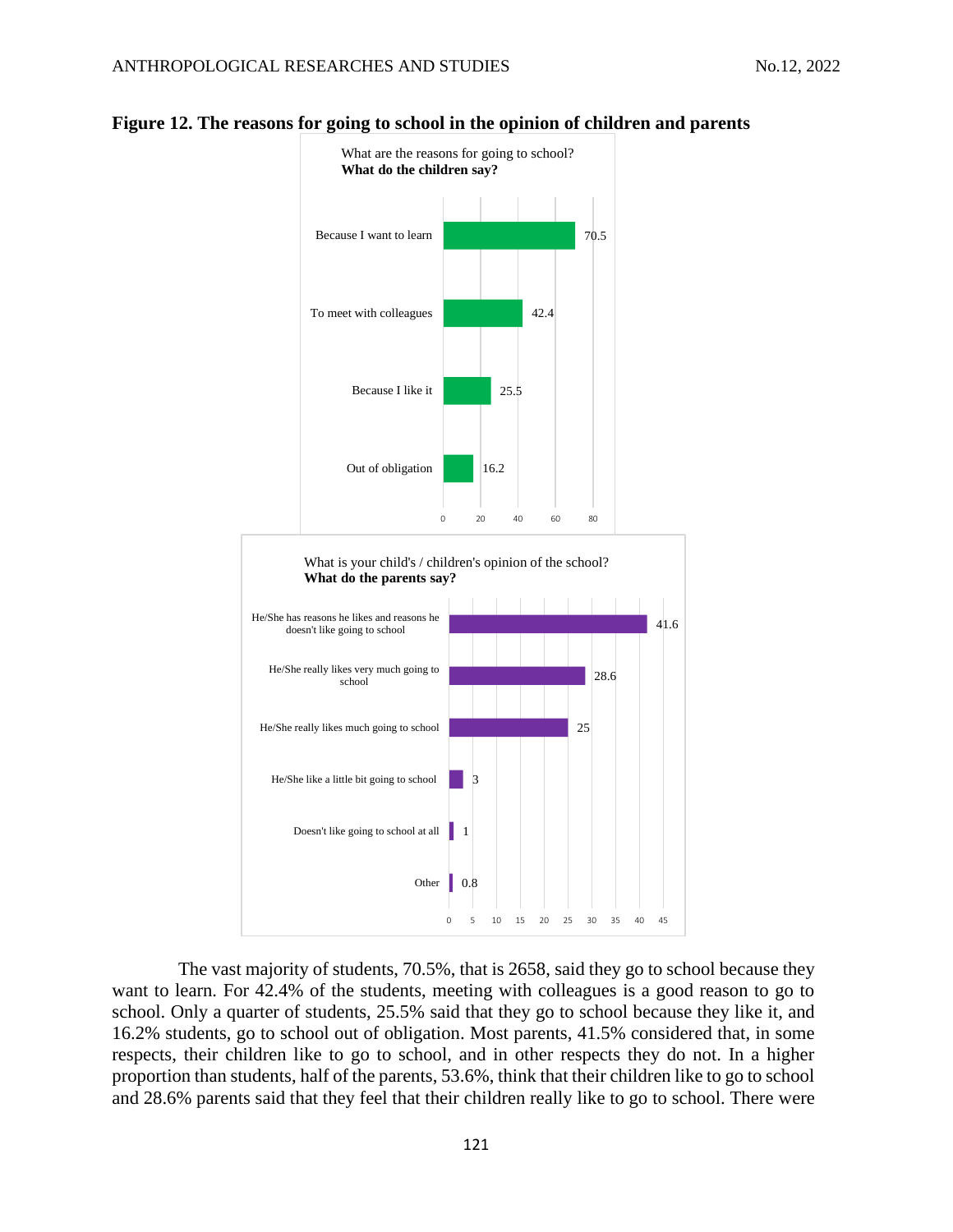also 4% parents, who said that their children do not like to go to school. Of these, 35 parents, 1%, said that their children do not like going to school at all (Figure 12).

#### **Discussions**

Different cultures may have different views on educational activities in nature. Some countries, such as Canada and Finland recognize the important role of outdoor educational activities in respecting children's best interest. In Romania, 47.5% of the students spend, on an ordinary day, between 1-3 hours outside, most of them, 48%, to meet friends and only 2.1% said they have outdoor school activities. 94% of students would like to spend part of their school hours outdoor. Most of them, 96.5%, want to have at least one hour/week of outdoor learning activities, and half of them want more than 3 hours/week of school activities to take place outside.

Children's education should take into account the benefits that outdoor educational activities bring to children. In Europe, in the Nordic countries, children spend a few hours per day outside, this is an educational approach that puts the environment at the heart of human society and promotes among children values such as respect for nature and understanding the fragility of the ecosystem in which we live. In Romania 50.9% of students said that the subjects they study at school would seem more interesting if some of the classes were held outdoor, and 44.9% said that this would make them come to school with more pleasure. The vast majority of students, 70.5% go to school because they want to learn, but there are also 16.2% who said they do it out of obligation.

In Romania, nature education is still insufficiently regular practiced. In the country project "Romania Educated" the only reference to outdoor education mentions the hours provided in the framework plan for school subjects related to Science, Technology, Engineering and Mathematics (STEM) and which states that half of them be conducted outdoor or in laboratories (Educated Romania, 2020, p. 100). It also refers to the concept of "Green School", through eco-education, experiential learning, but which will also take place inside because we want a "(re)configuration of schools as environmentally friendly spaces" (Educated Romania, 2020, p. 80). Carrying out teaching activities in nature it is a known thing, but rarely put into practice among 73.6% of teachers in Romania, and 26.4% of teachers say that did not hold regular outdoor activities when teaching their school subjects. The yard or parks near the school are places where teachers often do outdoor activities, but other places are also mentioned such as the museum courtyard, the botanical garden, the forest, the churchyard, the train station, the riverside, the stadium and even the beach. Over half of the teachers, 55.9%, say that the school where they work does not have adequate learning spaces (covered) for carrying out teaching activities in nature, but when the weather allows, they are willing to use the school facilities, alleys with benches, green spaces where blankets can be placed. Between 10-30 hours/year would be indicated to be held outdoor, this is what 51.7% of teachers say. There were 83.5% of the teachers who considered that the studied disciplines would seem more interesting to the students if the activity takes place outdoor and that, this way, students' creativity would improve (69.6% of the teachers stated that). Among parents 95.5% would like that some of the school subjects to be taught outdoor. Also, 44.7% of parents considered that among school activities over 60 hours/year should be outdoor, and 42.5% consider optimal a number between 30-60 outdoor hours/year. In a significant proportion, 63.8% parents also consider that some of the classes from the school subjects would make children more interested if they are held outdoor and 58.6% of parents think it is really healthy for children to spend a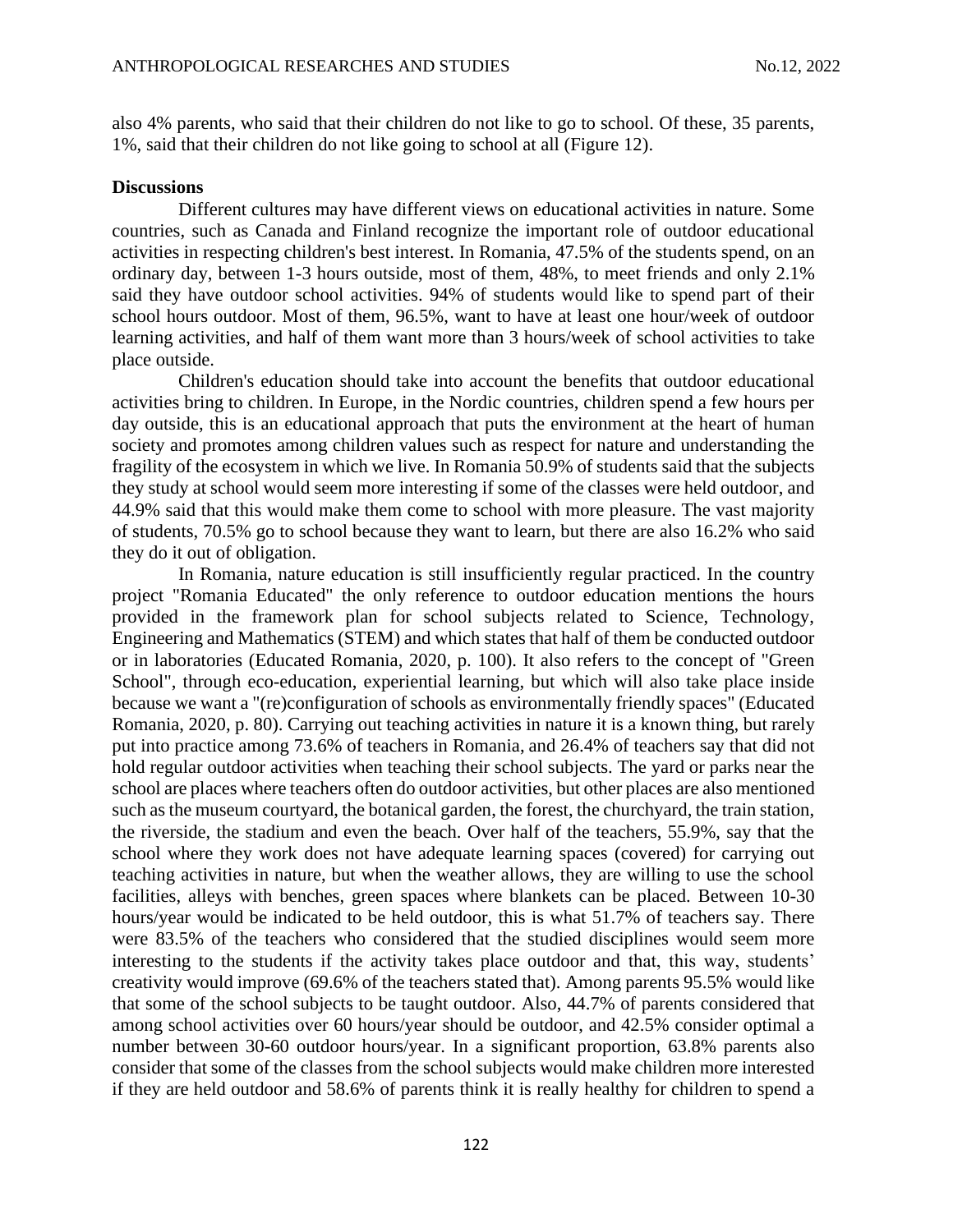few hours outdoor during their school program. Also 41.5% of parents consider that in some respects their children like to go to school, and in other respects they do not. And yet half of parents, 53.6%, believe that their children like to go to school. The vast majority of teachers, 77.9%, and parents, 83.8%, would sign a petition requesting the Romanian Ministry of Education to propose a recommendation in legislation to encourage teachers in the preuniversity education system to hold a number of classes outdoor.

#### **Conclusions and recommendations**

In Romania, several studies are needed to show the importance of outdoor educational activities and outdoor play in the holistic development of children. It is also imperative to amend legislation and official documents to ensure that children are properly educated and they play outdoors during the school year. Outdoor education should become part of children's daily routine and special attention should be paid to active movement and outdoor learning. Solutions can be identified in order to help reduce the impact of the pandemic on learning and reduce learning gaps due to school closures, for example preparing outdoor spaces in educational institutions and introducing the obligation for teachers to carry out two outdoor activities daily, other than those of physical education, at all levels of education, where possible for school subjects, depending on climatic conditions according to the Recommendation for the start of the 2020-2021 school year in safe conditions, with the promotion of quality inclusive education, for all children in Romania, (Unicef, 2020). The data of the present study show that students, teachers and parents are eager to carry out outdoor educational activities, but this requires an initiative such as that of the 3 non-governmental organizations, which are among the pioneers who have promoted the concept of "outdoor education" in Romania, have facilitated the setting of such learning spaces in the schoolyards from several areas of the country and have encouraged teachers who carry out outdoor educational activities to promote such activities so that other teachers to follow this model. The initiative should be taken over by state institutions and funds need to be allocated for a national program for the development of outdoor learning spaces, and at the legislative level measures should be taken in order to stimulate outdoor education for each education system level: early education, primary, secondary and high school, as well as for higher education.

The study contributed relevant information that formed the basis of the funding guide "Non-formal education in the outdoor system", developed by the Romanian Ministry of Education, which was in public consultation until October 4 2021, but from next year, will be a public instrument of financing outdoor learning spaces for schools wishing to practice outdoor education.

#### **Acknowledgements**

A summary of this paper was presented at online International Conference: "*Individual, family, society - contemporary challenges*", Fourth Edition, 6 to 7 October 2021, Bucharest, Romania and published in the Anthropological Researches and Studies, No. 7/2021.

This study is part of a Romanian national campaign entitled "Outdoor School - the campaign to promote outdoor education" initiated by the associations "Living Nature" Association [Asociația Natura Vie], Life Education for All and Leprechauns Forest Association [Asociația Spiridușii Pădurii] and coordinated by Oana Mîndruț, president of the association "Living Nature" and Life Education for All.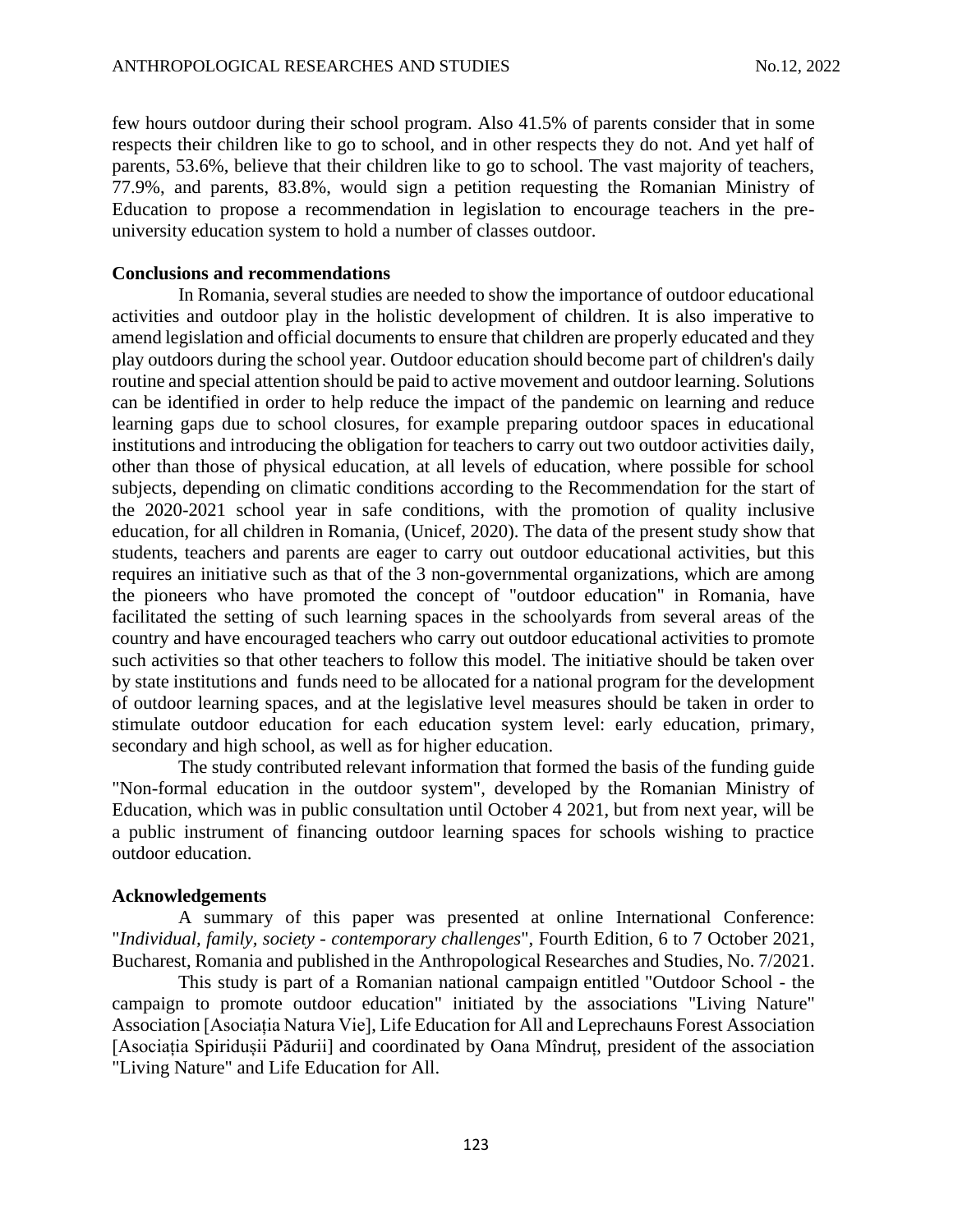More information on the campaign on Facebook page: <https://www.facebook.com/scoalainnatura>

## **References**

- 1. Adams, S., & Savahl, S. (2017). Nature as children's space: A systematic review. *The Journal of Environmental Education*, 48(5), 291-321, <https://doi.org/10.1080/00958964.2017.1366160>
- 2. Ampuero, D., Miranda, C. E., Delgado, L. E., Goyen, S., & Weaver, S. (2015). Empathy and critical thinking: Primary students solving local environmental problems through outdoor learning. *Journal of Adventure Education & Outdoor Learning*, 15(1), 64–78. <https://doi.org/10.1080/14729679.2013.848817>
- 3. Anderson, R.M., Heesterbeek, H., Klinkenberg, D. & Hollingsworth, T.D. (2020). How will country-based mitigation measures influence the course of the COVID-19 epidemic? *Lancet*, 395(10228), 931-934, Retrieved in September 2019 from [https://www.thelancet.com/journals/lancet/article/PIIS0140-6736\(20\)30567-5/fulltext](https://www.thelancet.com/journals/lancet/article/PIIS0140-6736(20)30567-5/fulltext)
- 4. Balint, G., & Duță, D. (2018). Comparative Study on Practicing Outdoor Activities in Romania And Eastern Europe, *Scientific Review of Physical Culture*, volume 7, issue 4., Retrieved in September, 2021 from [https://www.researchgate.net/publication/323028796\\_COMPARATIVE\\_STUDY\\_ON\\_](https://www.researchgate.net/publication/323028796_COMPARATIVE_STUDY_ON_PRACTICING_OUTDOOR_ACTIVITIES_IN_ROMANIA_AND_EASTERN_EUROPE_-_EN) [PRACTICING\\_OUTDOOR\\_ACTIVITIES\\_IN\\_ROMANIA\\_AND\\_EASTERN\\_EUROP](https://www.researchgate.net/publication/323028796_COMPARATIVE_STUDY_ON_PRACTICING_OUTDOOR_ACTIVITIES_IN_ROMANIA_AND_EASTERN_EUROPE_-_EN)  $E$  -  $EN$
- 5. Cachón-Zagalaz, J., Sánchez-Zafra, M., Sanabrias-Moreno, D., González-Valero, G., Lara-Sánchez, A. J., & Zagalaz-Sánchez, M. L. (2020). Systematic Review of the Literature About the Effects of the COVID-19 Pandemic on the Lives of School Children. *Frontiers in psychology*, 11, 569348.<https://doi.org/10.3389/fpsyg.2020.569348>
- 6. Capaldi, C. A., Dopko, R. L., & Zelenski, J. M. (2014). The relationship between nature connectedness and happiness: A meta-analysis. *Frontiers in Psychology*, 5(976), 1–15. [https://doi.org/10.3389/fpsyg.2014.00976.](https://doi.org/10.3389/fpsyg.2014.00976)
- 7. Cleland, V., Crawford, D., Baur, L. A., Hume, C., Timperio, A., & Salmon, J. (2008). A prospective examination of children's time spent outdoors, objectively measured physical activity and overweight. *International journal of obesity* (2005), 32(11), 1685–1693. <https://doi.org/10.1038/ijo.2008.171>
- 8. Dankiw KA, Tsiros MD, Baldock KL, Kumar S (2020) The impacts of unstructured nature play on health in early childhood development: A systematic review. *PLoS ONE* 15(2): e0229006.<https://doi.org/10.1371/journal.pone.0229006>
- 9. Deborah J. Harvey; Louise N. Montgomery; Hannah Harvey; Felix Hall; Alan C. Gange; Dawn Watling, (2020). Psychological benefits of a biodiversity - focussed outdoor learning program for primary school children, *Journal of Environmental Psychology*, 67, <https://doi.org/10.1016/j.jenvp.2019.101381>
- 10. Genç, M., Genç, T., & Rasgele, P. G. (2017). Effects of nature-based environmental education on the attitudes of 7th grade students towards the environment and living organisms and affective tendency. *International Research in Geographical and Environmental Education,* 1–16.<https://doi.org/10.1080/10382046.2017.1382211>
- 11. Gill T. (2014). The Benefits of Children's Engagement with Nature: A Systematic Literature Review. Children, Youth and Environments, 24(2), 10–34. <https://doi.org/10.7721/chilyoutenvi.24.2.0010>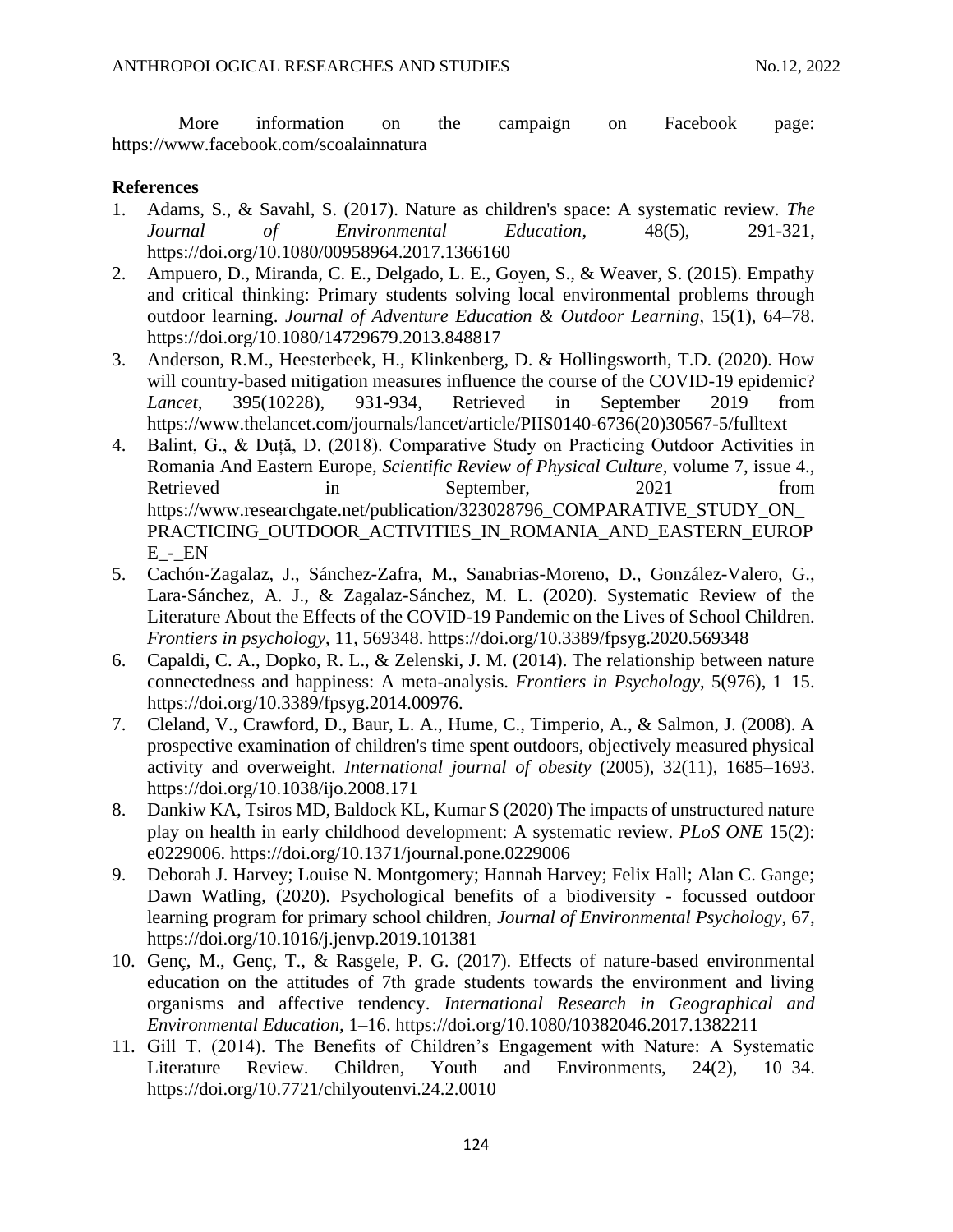- 12. Haig-Ferguson, A., Cooper, K., Cartwright, E., Loades, M. E., & Daniels, J. (2021). Practitioner review: health anxiety in children and young people in the context of the COVID-19 pandemic. Behavioral and cognitive psychotherapy, 49(2), 129–143. <https://doi.org/10.1017/S1352465820000636>
- 13. Harun, M. T., & Salamuddin, N. (2014). Promoting social skills through outdoor education and assessing ıts' effects. Asian Social Science, 10(5), 71–78. <https://doi.org/10.5539/ass.v10n5p71>
- 14. Huynh, Q., Craig, W., Janssen, I., & Pickett, W. (2013). Exposure to public natural space as a protective factor for emotional well-being among young people in Canada. BMC Public Health, 13(407), 1–14. [https://doi.org/10.1186/1471-2458-13-407.](https://doi.org/10.1186/1471-2458-13-407)
- 15. Klofutar, Š., Jerman, J., Torkar, G. (2020). Direct versus vicarious experiences for developing children's skills of observation in early science education. International Journal of Early Years Education. 28, 1–18, <https://doi.org/10.1080/09669760.2020.1814214>
- 16. Kuo, M., Barnes, M., Jordan, C. (2019). Do experiences with nature promote learning? Converging evidence of a cause-and-effect relationship. Frontiers in Psychology, vol. 10, 305,<https://doi.org/10.3389/fpsyg.2019.00305>
- 17. Lakin, L. (2006). Science beyond the classroom. Journal of Biological Education, 40(2), 88–90.<https://doi.org/10.1080/00219266.2006.9656021>
- 18. Lubans, D., Richards, J., Hillman, C., Faulkner, G., & Beauchamp, M. (2016). Physical activity for cognitive and mental health in youth: A systematic review of mechanisms. Pediatrics, 138(3), e20161642,<https://doi.org/10.1542/peds.2016-1642>
- 19. Mårtensson, F., Boldemann, C., Soderstrom, M., Blennow, M., Englund, J.E., Grahn, P. (2009). Outdoor environmental assessment of attention promoting settings for preschool children. *Health & Place* 15, 1149–1157, <https://doi.org/10.1016/j.healthplace.2009.07.002>
- 20. Morgan, S. P., Hamilton, S. P., Bentley, M. L., & ve Myrie, S. (2009). Environmental education in botanic gardens: Exploring Brooklyn Botanic Garden's project green reach. The Journal of Environmental Education, 40(4), 35–52. [https://doi.org/10.3200/JOEE.40.4.35-52.](https://doi.org/10.3200/JOEE.40.4.35-52)
- 21. O'Brien, L., & Murray, R. (2007). Forest school and its impacts on young children: case studies in Britain. Urban Forestry & Urban Greening. 6, 249–265, <https://doi.org/10.1016/j.ufug.2007.03.006>
- 22. Payton, J., Weissberg, R.P., Durlak, J.A., Dymnicki, A.B., Taylor, R.D., Schellinger, K.B., & Pachan, M. (2008). The positive impact of social and emotional learning for kindergarten to eighth-grade students: Findings from three scientific reviews. Chicago, IL: Collaborative for Academic, Social, and Emotional Learning. accessed in September 2021 at [http://refhub.elsevier.com/S0272-4944\(19\)30353-6/sref54](http://refhub.elsevier.com/S0272-4944(19)30353-6/sref54)
- 23. Pitchforth, J., Fahy, K., Ford, T., Wolpert, M., Viner, R. M., & Hargreaves, D. S. (2018). Mental health and well-being trends among children and young people in the UK, 1995– 2014: Analysis of repeated cross-sectional national health surveys. Psychological Medicine, 1–11,<https://doi.org/10.1017/S0033291718001757>
- 24. Quibell, T., Charlton, J., & Law, J. (2017). Wilderness Schooling: A controlled trial of the impact of an outdoor education programme on attainment outcomes in primary school pupils. British Educational Research Journal, 43(3), 572–587, [https://doi.org/10.1002/berj.3273.](https://doi.org/10.1002/berj.3273)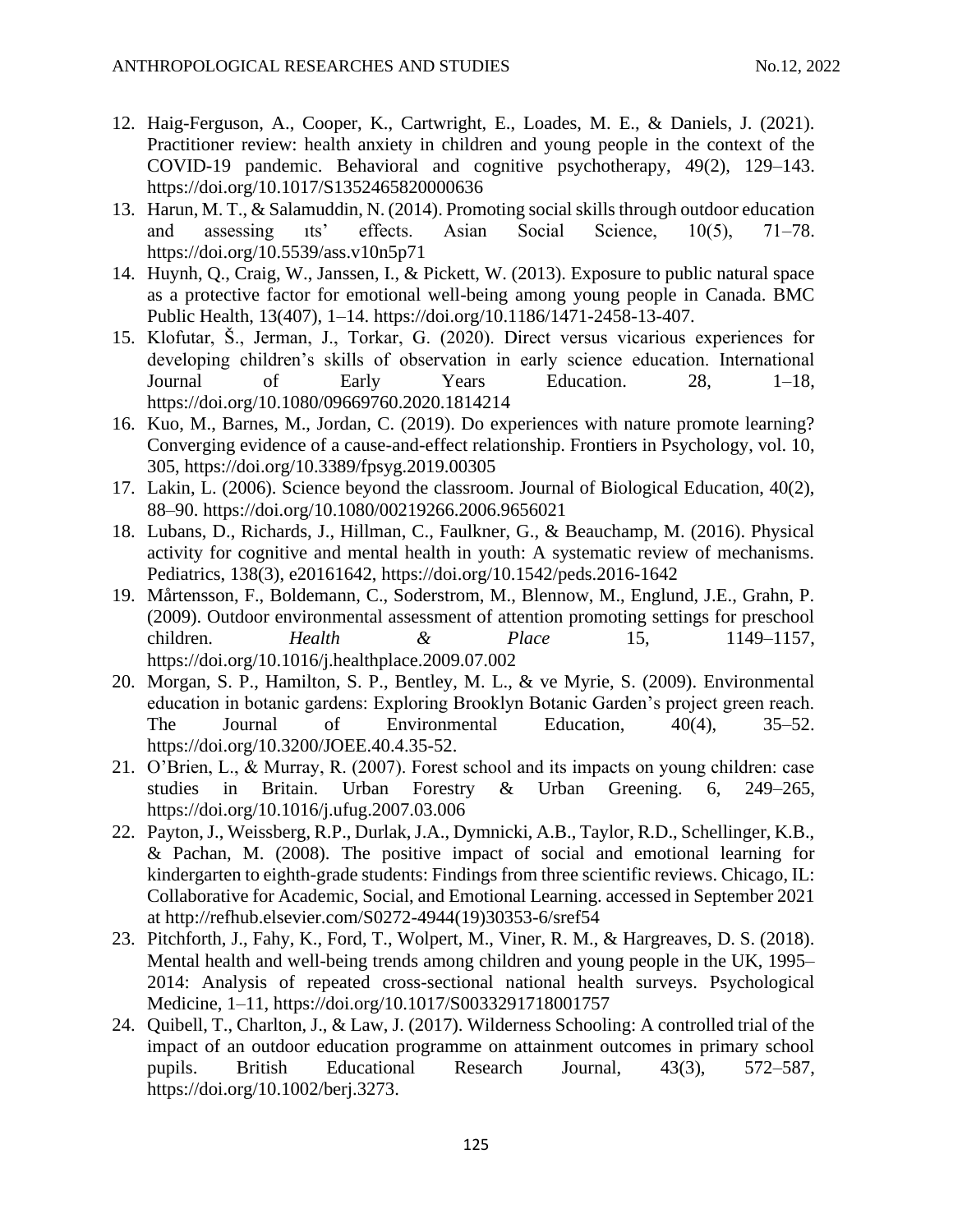- 25. Amaluddin, L.O., Rahmat., Surdin., Ramadhan, M. I., Hidayat, D. N., Sejati, A. E., Purwana, I. G., & Fayanto, S. (2019). The Effectiveness of Outdoor Learning in Improving Spatial Intelligence. Journal for the Education of Gifted Young Scientists, 7(3), 717-730, <http://dx.doi.org/10.17478/jegys.613987>
- 26. Sandseter, E.B.H. (2009). Affordances for Risky Play in Preschool: The Importance of Features in the Play Environment. Early Childhood Education Journal 36, 439–446, <https://doi.org/10.1007/s10643-009-0307-2>
- 27. Scott, G., Boyd, M. & Colquhoun, D. (2013). Changing spaces, changing relationships: the positive impact. Journal of Outdoor and Environmental Education 17, 47–53, <https://doi.org/10.1007/BF03400955>
- 28. Scott, J.T., Kilmer, R.P., Wang, C., Cook, J.R., Haber, M.G. (2018). Natural environments near schools: potential benefits for socio-emotional and behavioral development in early childhood. American Journal of Community Psychology, 62, 419–432, DOI: 10.1002/ajcp.12272
- 29. Seyhan, A. (2019). Out-of-school learning to achieve the spatial perception skills: A case study. Review of International Geographical Education Online, 9(3), 618–638, DOI: 10.33403/rigeo.601734
- 30. Sunhee Park, R.N., Beomsoo, K.,& Lee, J. (2020). Social distancing and outdoor physical activity during the COVID-19 outbreak in South Korea: Implications for physical distancing strategies. Asia Pacific Journal of Public Health, 32 (6-7), 360-362. doi.org/10.1177/1010539520940929.
- 31. Tortella, P.; Ceciliani, A.; Fumagalli, G.; Jidovtseff, B.; Wainwright, N.; Fjortoft, I.; Sigmundsson, H.; Haga, M.; Sgrò, F.; Lipoma, M.; Sääkslahti, A. (2021). Children's outdoor movement education: position statement, Journal of Physical Education and Sport, Vol 21 (Supplement issue 1), online ISSN: 2247 - 806X; p-ISSN: 2247– 8051; ISSN-L = 2247–805, DOI:10.7752/jpes.2021.s1046
- 32. Wahyuni, S., Indrawati, I., Sudarti, S., & Suana, W. (2017). Developing science process skills and problem solving abilities based on outdoor learning in junior high school. Journal Pendidikan IPA Indonesia, 6(1), 165–169, [https://doi.org/10.15294/jpii.v6i1.6849.](https://doi.org/10.15294/jpii.v6i1.6849)
- 33. Widada, W., Herawaty, D., Anggoro, A. F. D., Yudha, A., & Hayati, M. K. (2018). Ethnomathematics and outdoor learning to improve problem solving ability. [Conference presentation]. October 26-28. Bengkulu, Indonesia: Educational Sciences and Teacher Profession (ICETeP 2018) accessed in September at [https://www.atlantis](https://www.atlantis-press.com/proceedings/icetep-18/55915469)[press.com/proceedings/icetep-18/55915469.](https://www.atlantis-press.com/proceedings/icetep-18/55915469)
- 34. Wong, C.K.H., Wong, J.Y.H., Tang, E.H.M., Au, C.H., Lau, K.T.K.,& Wai, A.K.C. (2020). Impact of national containment measures on decelerating the increase in daily new cases of COVID-19 in 54 Countries and 4 epicenters of the Pandemic: comparative observational study. Journal of Medical Internet Research, 22(7), e19904. DOI: 10.2196/19904.
- 35. \*\*\*Educated Romania [România Educată. Proiect al Președintelui României] (2020) accessed in September from [http://www.romaniaeducata.eu/wp](http://www.romaniaeducata.eu/wp-content/uploads/2021/07/Raport-Romania-Educata-14-iulie-2021.pdf)[content/uploads/2021/07/Raport-Romania-Educata-14-iulie-2021.pdf.](http://www.romaniaeducata.eu/wp-content/uploads/2021/07/Raport-Romania-Educata-14-iulie-2021.pdf)
- 36. \*\*\*EU (2016). General Data Protection Regulation, Retrieved in 29 September 2021 from <https://eur-lex.europa.eu/eli/reg/2016/679/oj>